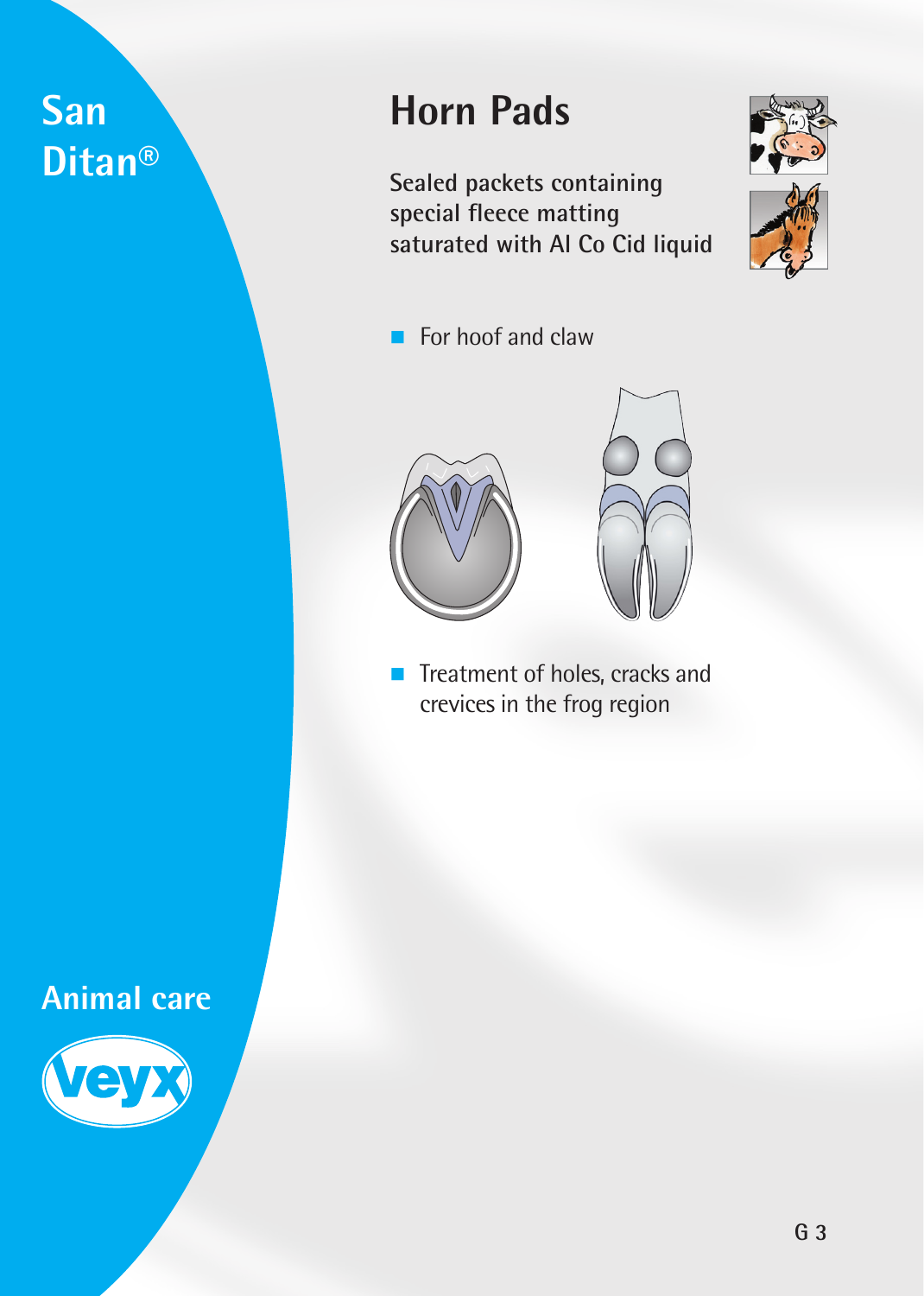

#### **Ingredients (INCI)**

Oily formulation containing glycerine, copper sulfate, aqua, potassium alum, colorant Cl 42051

#### **Product characteristics**

Our horses and cattle have to be mobile in order to remain healthy.

Cracks in the hoof or claw horn, holes caused by stone incursion and splintering of the load bearing wall lead to infections of the hoof (inducing the hollow wall or seedy toe syndrome) and impair mobility. White line disease, putrefying pathogens in holes and crevices or horse thrush can destroy the horn and its cohesion and must be reliably fought. These defects are not diseases in a medical sense, but are problems concerning hygiene and horn growth.

With hoof and claw problems it is essential on the one hand to halt the destruction of the horn through putrefying bacteria and on the other to promote the rapid growth of healthy horn tissue.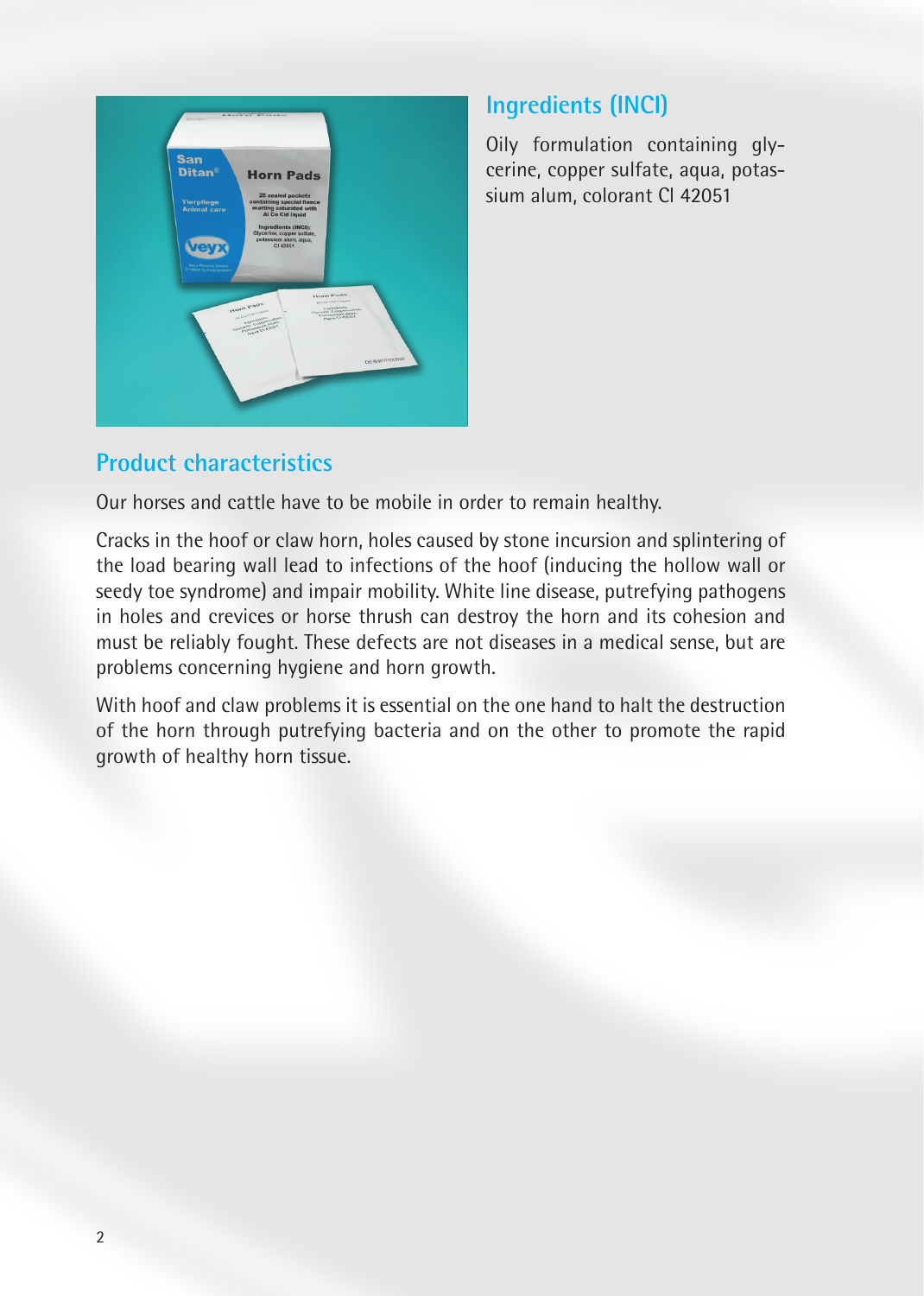#### **Functions**

Special fleece matting saturated with Al Co Cid liquid for the cleansing and natural disinfection of the holes, cracks and crevices in the regions of the frog

- $\blacksquare$  Deodorisation, reliable destruction of bacteria and fungi including putrefying pathogens
- Care product promoting the regeneration
- $\blacksquare$  Easy to administer
- $\blacksquare$  Providing reliable aid
- An absolute must with thrush to be pressed into the affected cracks and crevices
- $\blacksquare$  For the regeneration and securing of normal physiological horn functions

The oily saturated fluid does not dry out, penetrates the cracks and crevices ensuring the reliable and sustainable destruction of bacteria and other putrefying pathogens.

### **Application**

Take the saturated fleece from the sealed package and press it into the affected hoof sites, holes or cracks. Pieces of fleece can be cut to the required size using scissors.

SanDitan® Horn Pads can also be applied under the horseshoe or hoof/claw boot. They facilitate active respiration and thus allow unimpeded access for the oxygen to reach the affected site. The embrittlement of the surrounding horn regions is avoided by the oily saturated fluid. It effectively repels water on contact.

#### **Package size**

Box of 25 sealed packets

**The information given in this catalogue sheet corresponds to the state of knowledge upon completion. Please read the label prior to using the product.**